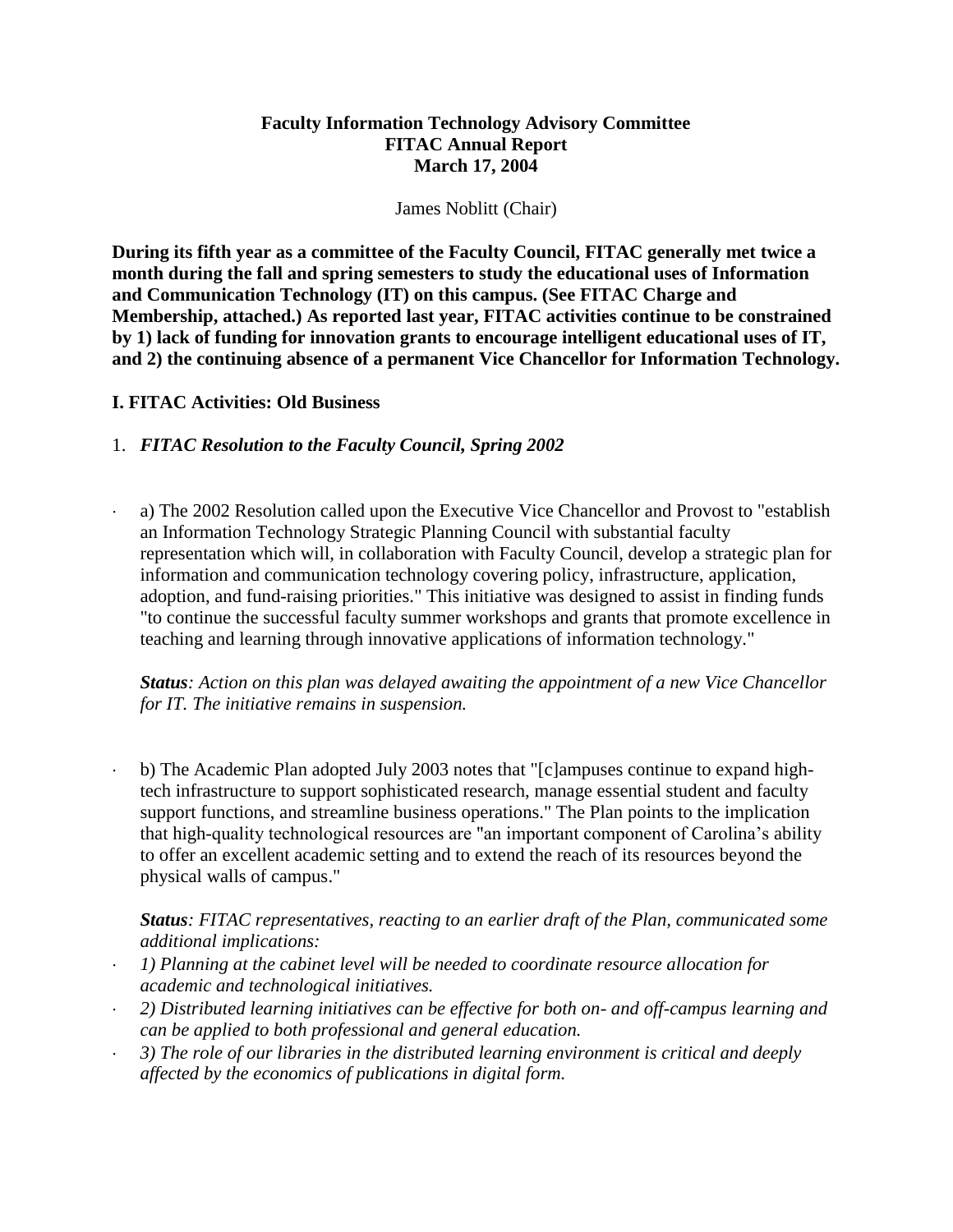## 2. **UNC Digital Library Services**

One result of the UNC/IBM Curricular Innovation Grants in 1999 was a FITAC-funded planning grant for a Digital Library Services project, whereby departmental media databases (images, audio, video, etc.) could be shared across disciplines and institutions. Now called the Electronic Media Cooperative, EMC is a joint project of the College of Arts and Sciences and ITS. The EMC serves as a repository for interdisciplinary digital media collections that would not otherwise be accessible to most UNC faculty, staff and students. It is used for both instructional and research purposes by faculty, staff and students.

*Status: The Electronic Media Cooperative (EMC) will soon be announced as a campus-wide faculty resource. A comprehensive rights management component is in place to encourage fair use of digital resources not in the public domain. The EMC also provides a web-based management system for organizing, cataloging and presenting media files.*

## 3. **TLT Collaborative**

The University of North Carolina Teaching and Learning with Technology Collaborative (TLTC) provides vision and shared resources in support of TLT programs and initiatives on the sixteen UNC campuses. The TLTC actively explores collaborative opportunities and assists in identifying and implementing best practices, common services and shared resources. (See ATN presentation at http://www.unctlt.org/tlt/news/news.cfm)

*Status: FITAC members continue to participate in TLTC efforts to facilitate professional development. This year staff members from OASIS and CIT attended a workshop at the Office of the President to study the Pew Foundation's approach for using IT in enhancing large enrollment courses.*

# **II. FITAC Activities 2003-2004**

The committee focused this year on information exchange concerning the current educational uses of IT at UNC. Each meeting of the committee has featured an informational presentation by faculty or staff. (For a detailed report on these activities, see meeting minutes at [www.unc.edu/fitac.](http://www.unc.edu/fitac)) The summary is divided into two parts to emphasize FITAC's interest in integrating academic and IT concerns.

# 1. **Instructional Use of IT by Departments**

The following list of activities by various disciplines or programs is intended to be illustrative of individual initiatives for the use of IT for teaching and learning. The list is a sample and is not intended to be exhaustive. (Note that four out of five of these projects received innovation grant funding administered by FITAC.)

- **Romance Languages** (Jim Noblitt): *First-Year Seminar: The Art & Science of Language.*  A forum for submitting papers supported by webliography demonstrates quality of information in online vs. print publications.

*Student impact:* Student writing is improved by peer review.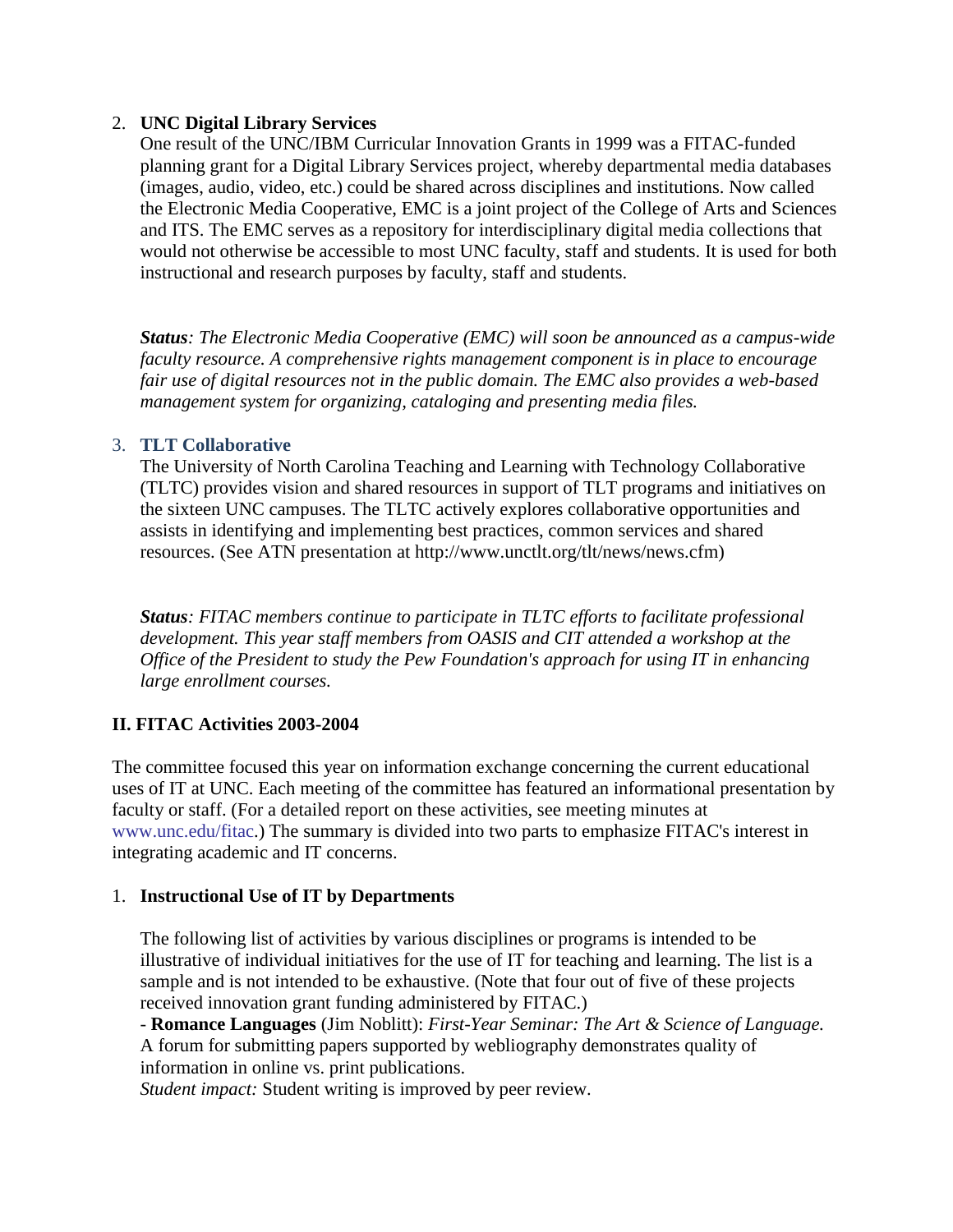- **Music** (Jocelyn Neal): *History of Country Music Course.*

Integrated learning environment for lecture and papers, shared resources with colleagues. *Student impact:* Combination in lecture of sound, image, and text. Students have access to sounds files for better familiarity with music.

- **Math** (Sue Goodman): *Math 10: Algebra*

Online materials demonstrate visual representations resulting from formulas. *Student impact:* Learners spend more time on task exploring possibilites of mathematical expression..

 **- African and Afro-American Studies** (Tim McMillan): *Introduction to African-American Studies.* Topics are supported by online lessons, structured so that students can link to document sources such as the *Southern Oral History Project* and participate in online discussions.

*Student impact*: More students can be introduced to the use of primary document sources. **- Slavic Languages** (Laura Janda): *Linguistics, Czech Language Course*

[Scheduled for presentation in April. Dr. Janda will report on her NSF grant based on her work.] *Student impact:* Students have access to online samples of authentic samples of speech.

#### 2. **IT Infrastructure and Administrative Issues**

- **Search for new VC for Computing (CIO).** FITAC members Anderson, Noblitt, and Peterson served on the search committee for a new CIO. As of this writing, we understand that no agreement on hiring has been reached and that the Chancellor will reopen the search. - **Security policies for IT.** Jeanne Smythe (ITS) presented a draft of the new Information Security Policy and Standards for review and comment.

- **Portal Project.** Lori Casile (ITS) briefed the committee and sought input on features for a UNC Portal for students, faculty, and staff. Members recommended online access to instructional media and online submission of grades.

- **Instructional Support.** Bob Henshaw (CIT) reviewed campus services and sought input for support in the absence of innovation grants and training workshops, recently cancelled. Currently, selected instructional projects are supported as resources permit.

- **IT and New Curriculum**. Judith Wegner (Faculty Chair) visited to discuss issues that FITAC may wish to address, such as online advising and faculty incentives for the uses of IT in support of the new curriculum.

- **Economic Crisis for Library Subscriptions to Journals**. Wallace McLendon (Health Affairs Library) discussed practices in pricing for online journals, indicating problems introduced by commercial publishers (e.g., Elsevier). Diane Strauss (Academic Affairs Library) pointed out the impact of price increases by Elsevier.

**- Software Secure.** Greg Robinson (OASIS) demonstrated software that allows instructors to administer exams on student laptops by locking down functions such as personal files or outside web sources. This provides a secure environment for test-taking and prevents cheating.

- **Classroom Design.** Scott Adams (Classroom Design Committee) visited to update the committee on plans and procedures for making renovated classrooms capable of support for computer multimedia projection. Coordination across the campus raises communications issues.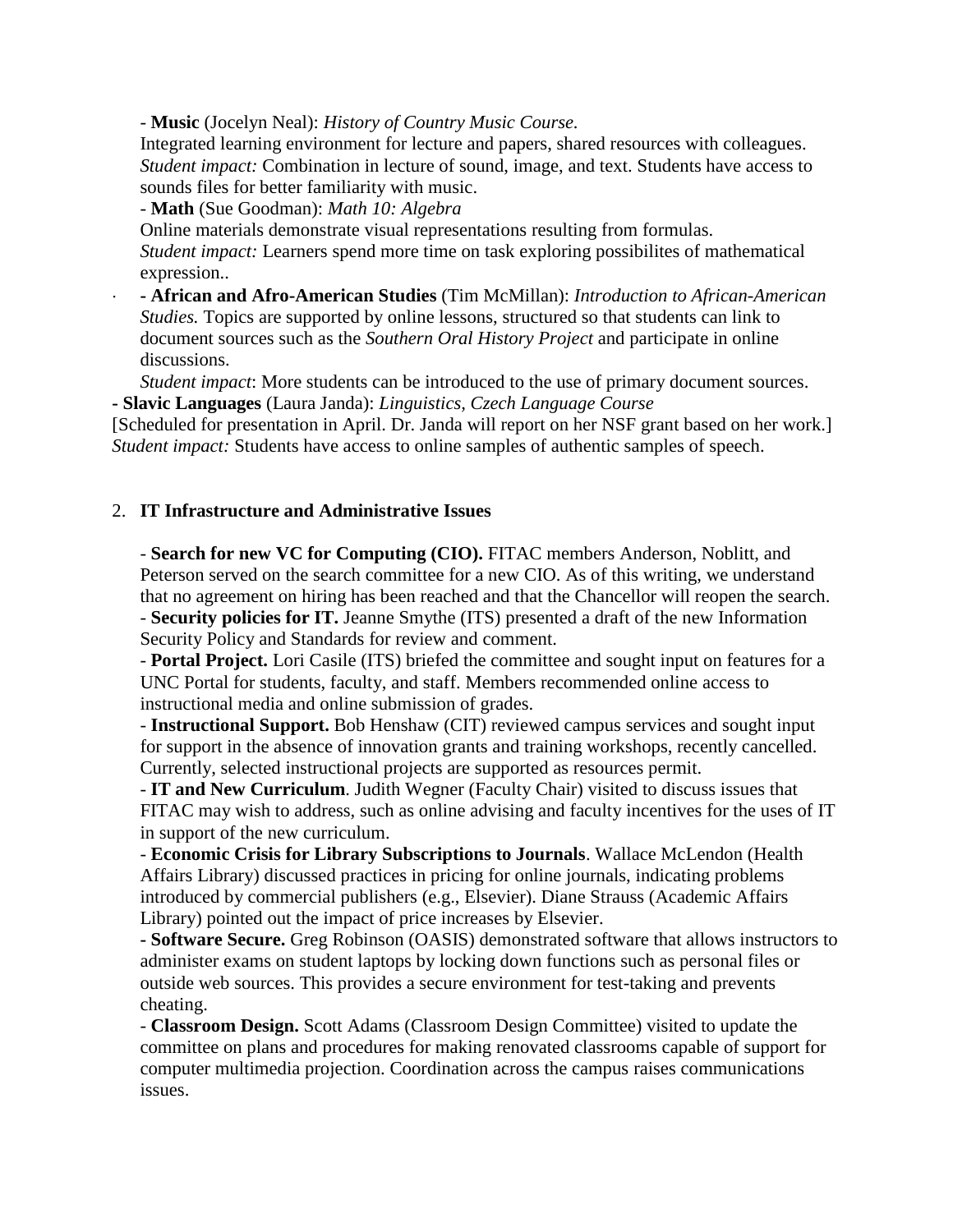- **Spam and Virus Control.** Judd Knott and Chris Colomb outlined measures adopted by ITS to block unwanted information from the Internet. Procedures available to the campus community to control spam and virus problems are online at [http://www.unc.edu/atn/fitac/03-](http://www.unc.edu/atn/fitac/03-03-2004.htm) [03-2004.htm.](http://www.unc.edu/atn/fitac/03-03-2004.htm)

## **III. FITAC Recommendations for Faculty Council**

## 1. **Academic Advisory Committee for Vice Chancellor for IT**

As reported last year, the committee supports faculty representation for IT resource allocation. We feel that the governance structure relating the Academic Plan to the IT infrastructure is an important priority for review by the (eventual) new CIO. This University has a fine and enviable IT infrastructure; its potential for effective academic use must not be underutilized.

*FITAC recommends that the agenda of the Academic Advisory Committee include 1) seeking funding support for innovation, 2) making recommendations for the integration of IT infrastructure with educational initiatives such as the new curriculum, and 3) academic reward for research and teaching that makes intelligent use of digital resources.*

# 2. **A Public Hearing on Electronic Publishing, Fall 2004**

Scholars have a vested interest in the creation, storage, and dissemination of knowledge. The role of the digital medium in these areas of scholarship needs to be better understood. Publishing practices have begun to exert economic pressures that threaten the academy's traditional way of doing business. (See Appendix A for an amplified discussion.) FITAC supports the initiatives undertaken on this campus by the Provost and the Library Administrative Board and welcome a public discussion of the issues.

*FITAC recommends Faculty Council sponsor a panel discussion to bring together expertise to consider the academic, legal, economic, and technological implications for scholarship at this university. We assume that the discussion would involve issues as diverse as 1) copyright and fair use law, 2) the creation and use of institutional digital repositories for scholarly research, and 3) the implications of new publishing models for promotion and tenure.*

**Charge to the Committee:**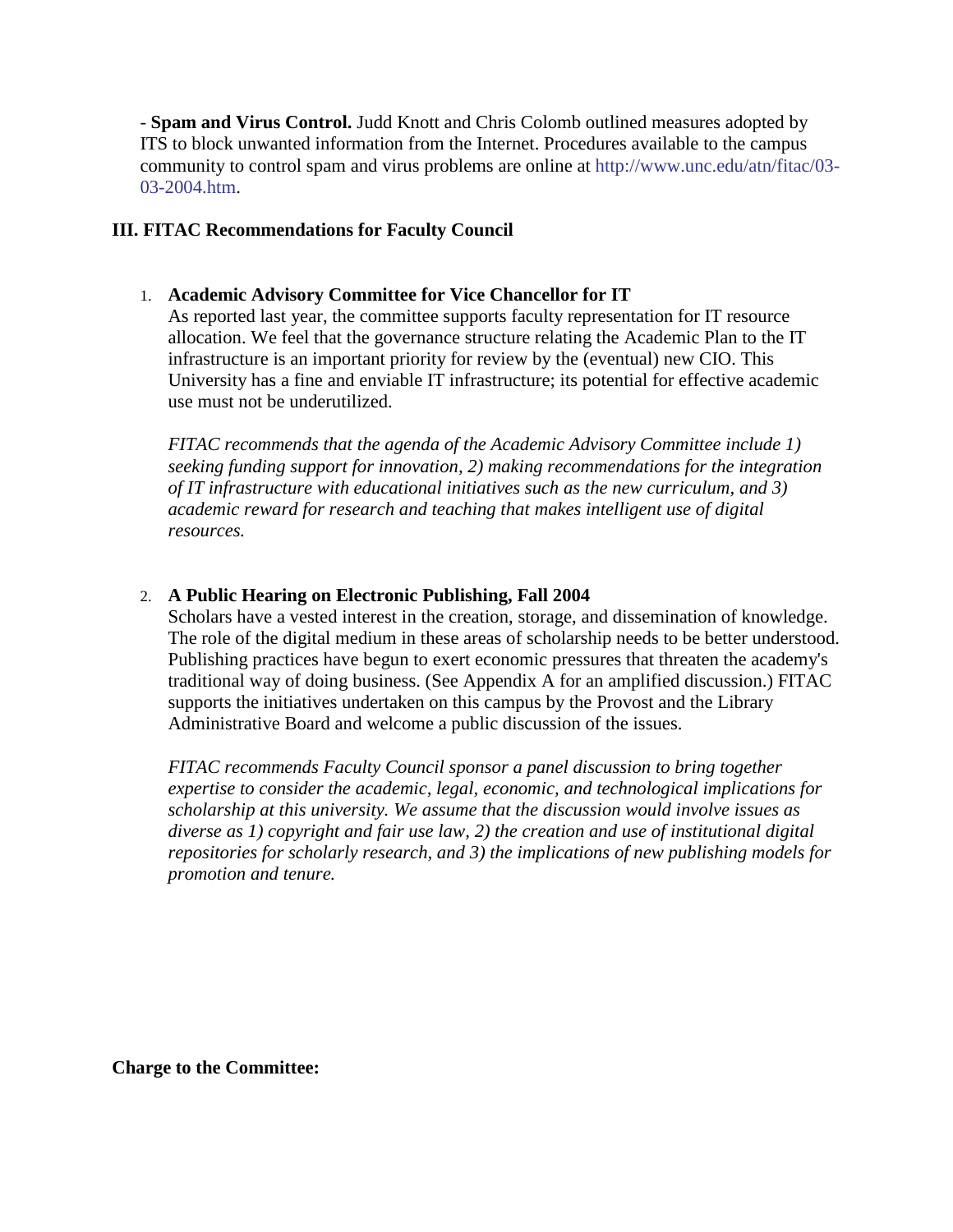" 4-26. Faculty Information Technology Advisory Committee. The chair of the faculty appoints the committee. It shall consist of (i) faculty members, who shall constitute a majority of the members; and (ii) one or more students, serving one-year renewable terms. The committee represents to the chancellor and the University community the concerns of faculty and others with regard to information technology. The committee's functions include:

- 1. considering issues pertaining to the use of information technology in teaching and learning, research, and other professional activities in the University; and
- 2. advising University officers and offices of administration on faculty needs and interests relating to information technology."

# **Term Members**

| <b>Name</b>                                                                                                                                                                | <b>Department</b>                                                                                                                                                                                                     | <b>Term</b><br><b>Ending</b> |
|----------------------------------------------------------------------------------------------------------------------------------------------------------------------------|-----------------------------------------------------------------------------------------------------------------------------------------------------------------------------------------------------------------------|------------------------------|
| Anderson, Daniel<br>Berger, Robert<br>Bollenbacher, Skip<br>Kowlowitz, Vicki<br>McLendon, Wallace<br>Moody, Aaron<br>Noblitt, Jim (Chair)<br>Smith, John<br>Strauss, Diane | English<br><b>Medical Informatics</b><br><b>Biology</b><br><b>School of Nursing</b><br><b>Health Sciences Library</b><br>Geography<br>Romance Languages<br><b>Computer Science</b><br><b>Academic Affairs Library</b> | Spring<br>2004               |
| Janda, Laura<br>Stewart, John<br>Turner, Craig                                                                                                                             | <b>Slavic Languages</b><br>Economics<br><b>Dramatic Art</b>                                                                                                                                                           | Spring<br>2005               |
| Karen Blansfield<br>Sue Goodman<br>Tim McMillan<br>Jocelyn Neal<br><b>Jim Porto</b>                                                                                        | <b>Dramatic Art</b><br><b>Mathematics</b><br>African and Afro-American<br><b>Studies</b><br>Music<br>School of Public Health                                                                                          | Spring<br>2006               |
| Judith Wegener                                                                                                                                                             | <b>Faculty Council</b>                                                                                                                                                                                                | Ex Officio                   |

# **Staff Members**

| Carl, Linda<br>Casile, Lori | Office of the Provost<br><b>Information Technology</b> | $\alpha$ learl@email.unc.edu<br>lori_casile@unc.edu |
|-----------------------------|--------------------------------------------------------|-----------------------------------------------------|
| Green, Charles              | Services                                               | uevans@email.unc.edu                                |
| Evans, Libby                | Office Arts & Sciences                                 | bhenshaw@unc.edu                                    |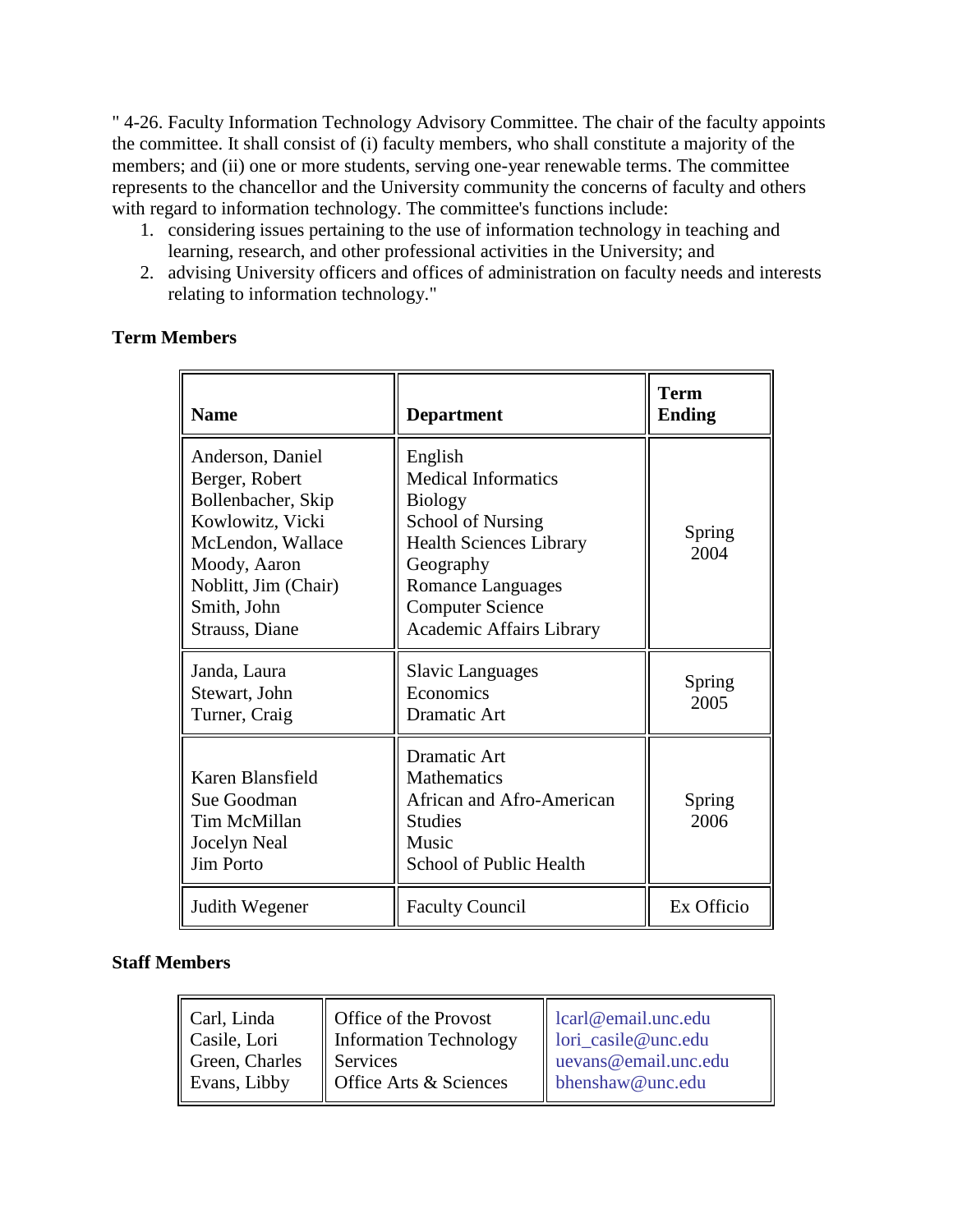| Henshaw, Bob<br>Loewenthal,<br>Norm<br>Peed-Neal, Iola<br>Peterson, Rick<br>Thomas, Kathy | Info. Serv.<br>Admin. Information<br>Service<br>Center for Instructional<br>Technology<br><b>Continuing Education</b><br>Center for Teaching $\&$<br>Learning<br>Office Arts & Sciences<br>Info. Serv.<br>Center for Instructional | norm loewenthal@unc.edu<br>iola@email.unc.edu<br>rick_peterson@unc.edu<br>kdt@email.unc.edu |
|-------------------------------------------------------------------------------------------|------------------------------------------------------------------------------------------------------------------------------------------------------------------------------------------------------------------------------------|---------------------------------------------------------------------------------------------|
|                                                                                           | Technology                                                                                                                                                                                                                         |                                                                                             |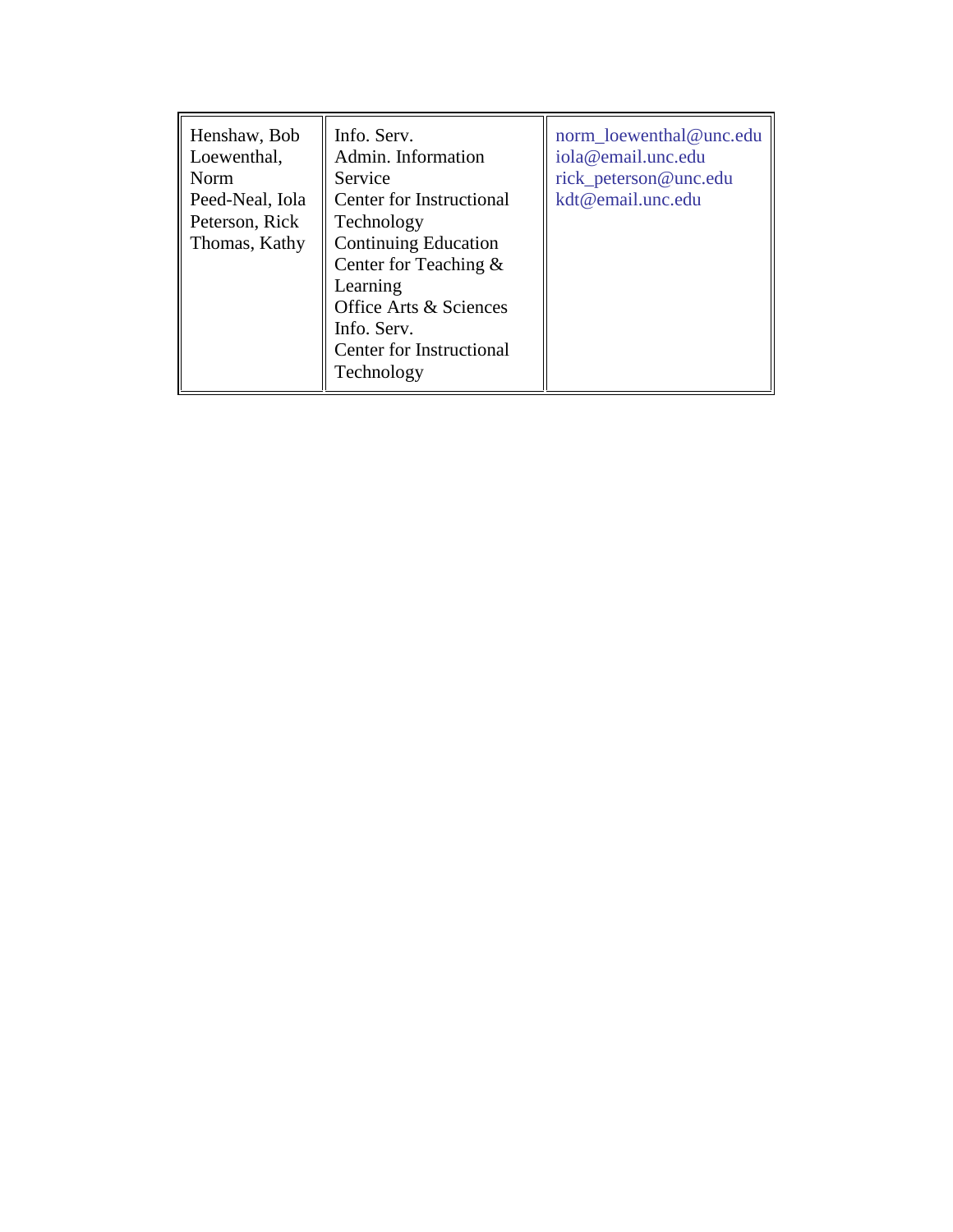# **Appendix A**

27 January 2004

#### **Memorandum**

To: Judith Wegner, Faculty Chair

From: James Noblitt, FITAC Chair

Re: Scholarly publishing

#### 1. **Background**

Thanks for your email of 12 January 2004 with information addressed to the Faculty Council concerning a recent decision by the Triangle Research Libraries Network (TRLN) to discontinue the consortial agreement that provided access to electronic journals by Elsevier Science. Our committee had been briefed earlier by Wallace McLendon on the financial and ethical implications of universities having to "buy back" rights to their published research at prohibitive cost. (See our website at [www.unc.edu/fitac](http://www.unc.edu/fitac) for his report as part of the 17 November 2003 FITAC meeting.) Our discussion during the FITAC meeting of January 21 was further informed by a report from Diane Strauss on the most recent developments in cost containment undertaken by our libraries. Over 100 titles have been cancelled. We understand that the Library Administrative Board subscribes to the position taken by the Academic Affairs Library in cost containment.

#### 2. **Issues**

As you are well aware, the Health Sciences and Academic Affairs libraries must now make individual arrangements with publishers like Reed Elsevier to purchase serials that departments consider essential to research and publication. We understand that UNC spends upwards of \$1.5m annually. A single science journal subscription may cost as much as \$50k. The broader implications for universities are serious:

- o Libraries are held hostage by decisions made by commercial interests. The practice of "full-line forcing" is exploitive of the academic community and puts into question the good faith of publishers.
- o Faculty are now faced with deciding which journal holdings are "essential" rather than simply "desirable."
- o The impact is not just on sciences and health sciences. Spiraling costs for information services has indirect impact on the humanities because of diminishing resources for books, serials, etc. in traditional format.
- o No alternative model to "boycotting" Reed Elsevier has been proposed for faculty consideration.